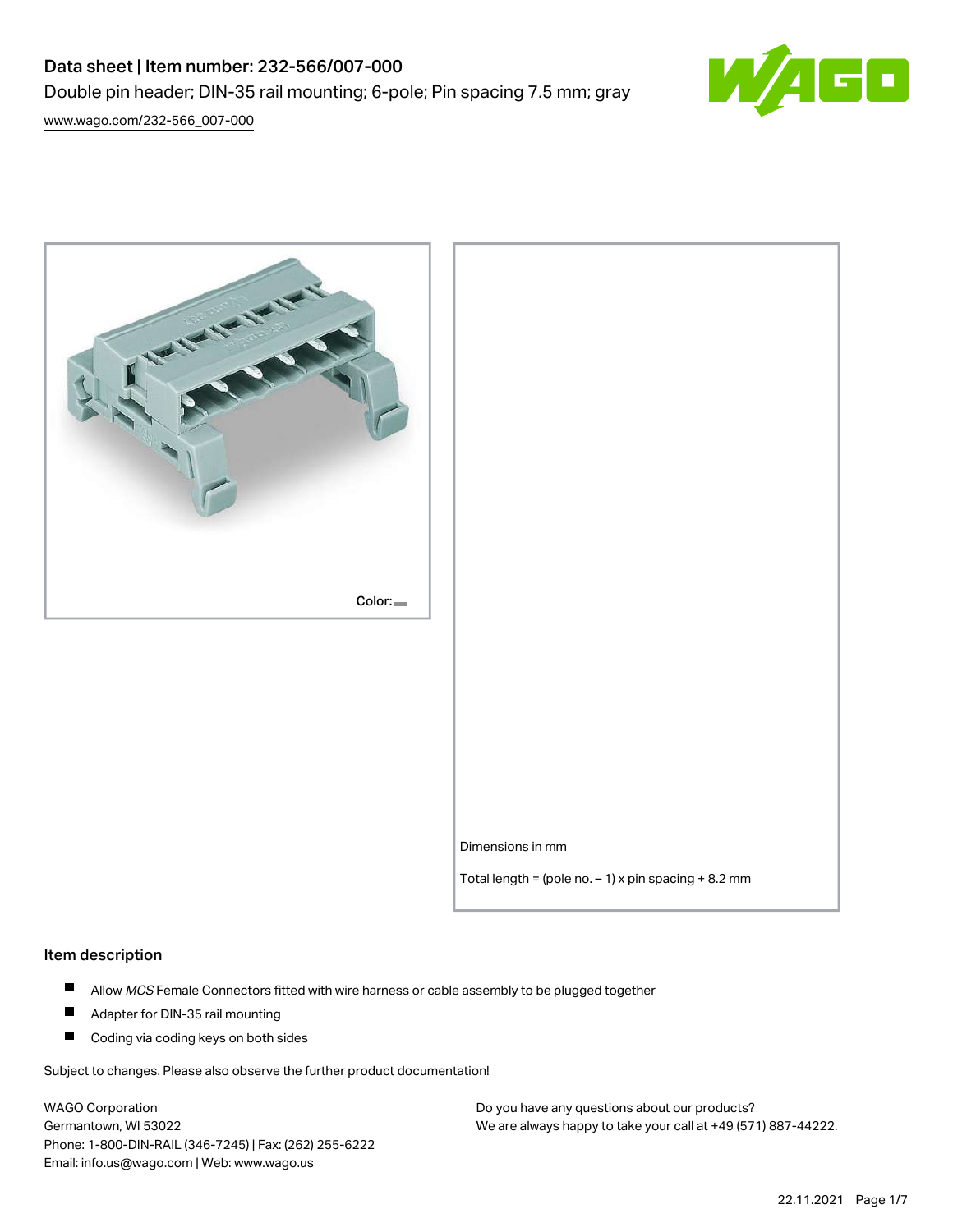

## Data Notes

| Safety information 1 | The <i>MCS – MULTI CONNECTION SYSTEM</i> includes connectors<br>without breaking capacity in accordance with DIN EN 61984. When<br>used as intended, these connectors must not be connected<br>/disconnected when live or under load. The circuit design should<br>ensure header pins, which can be touched, are not live when<br>unmated. |
|----------------------|--------------------------------------------------------------------------------------------------------------------------------------------------------------------------------------------------------------------------------------------------------------------------------------------------------------------------------------------|
| Variants:            | Other pole numbers<br>Other versions (or variants) can be requested from WAGO Sales or<br>configured at https://configurator.wago.com/                                                                                                                                                                                                     |

## Electrical data

## IEC Approvals

| Ratings per                 | IEC/EN 60664-1                                                        |
|-----------------------------|-----------------------------------------------------------------------|
| Ratings (note)              | Notice: Male connectors must not be live when disconnected!           |
| Rated voltage (III / 3)     | 500 V                                                                 |
| Rated surge voltage (III/3) | 6 <sub>kV</sub>                                                       |
| Rated voltage (III/2)       | 630 V                                                                 |
| Rated surge voltage (III/2) | 6 <sub>kV</sub>                                                       |
| Nominal voltage (II/2)      | 1000V                                                                 |
| Rated surge voltage (II/2)  | 6 <sub>kV</sub>                                                       |
| Rated current               | 12A                                                                   |
| Legend (ratings)            | $(III / 2)$ $\triangle$ Overvoltage category III / Pollution degree 2 |

## UL Approvals

| Approvals per                  | UL 1059 |
|--------------------------------|---------|
| Rated voltage UL (Use Group B) | 300 V   |
| Rated current UL (Use Group B) | 15 A    |
| Rated voltage UL (Use Group D) | 300 V   |
| Rated current UL (Use Group D) | 10 A    |

## Ratings per UL

| Rated voltage UL 1977 | 600 V |
|-----------------------|-------|
| Rated current UL 1977 |       |

Subject to changes. Please also observe the further product documentation!

| <b>WAGO Corporation</b>                                | Do you have any questions about our products?                 |  |
|--------------------------------------------------------|---------------------------------------------------------------|--|
| Germantown, WI 53022                                   | We are always happy to take your call at +49 (571) 887-44222. |  |
| Phone: 1-800-DIN-RAIL (346-7245)   Fax: (262) 255-6222 |                                                               |  |
| Email: info.us@wago.com   Web: www.wago.us             |                                                               |  |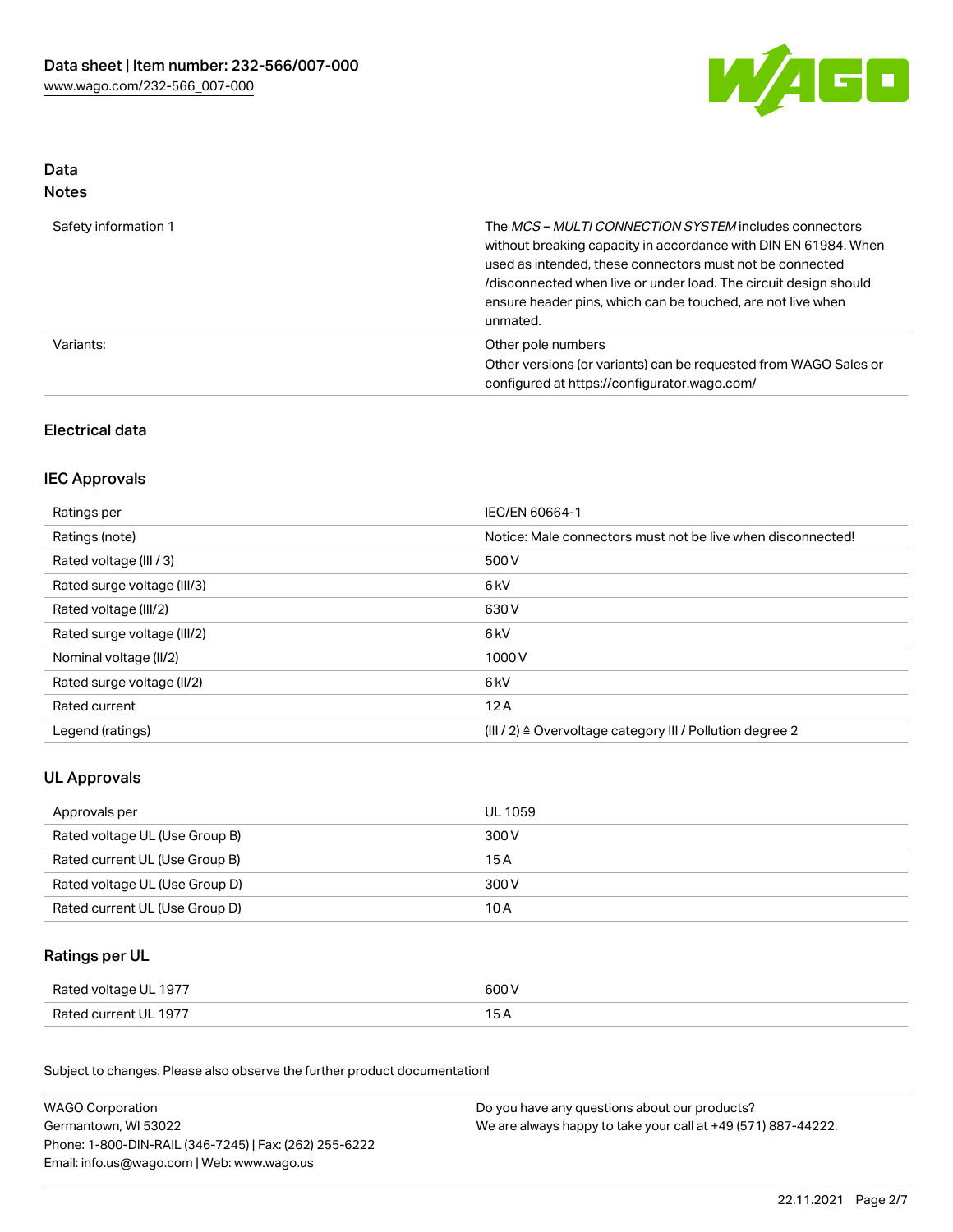

## CSA Approvals

| Approvals per                                                              | <b>CSA</b>                                    |
|----------------------------------------------------------------------------|-----------------------------------------------|
| Rated voltage CSA (Use Group B)                                            | 300 V                                         |
| Rated current CSA (Use Group B)                                            | 15A                                           |
| Rated voltage CSA (Use Group D)                                            | 300V                                          |
| Rated current CSA (Use Group D)                                            | 10A                                           |
|                                                                            |                                               |
| <b>Connection data</b>                                                     |                                               |
| Total number of potentials                                                 | 6                                             |
| Number of connection types                                                 | 1                                             |
| Number of levels                                                           | $\mathbf{1}$                                  |
| <b>Connection 1</b>                                                        |                                               |
| Number of poles                                                            | 6                                             |
| <b>Physical data</b>                                                       |                                               |
|                                                                            |                                               |
| Pin spacing                                                                | 7.5 mm / 0.295 inch                           |
| Width                                                                      | 45.7 mm / 1.799 inch<br>15 mm / 0.591 inch    |
| Height from upper-edge of DIN-rail                                         | 42.5 mm / 1.673 inch                          |
| Depth                                                                      |                                               |
| Mechanical data                                                            |                                               |
| Mounting type                                                              | DIN-35 rail                                   |
| Plug-in connection                                                         |                                               |
| Contact type (pluggable connector)                                         | Male connector/plug                           |
| Connector (connection type)                                                | for pluggable connector                       |
| Mismating protection                                                       | No                                            |
| Locking of plug-in connection                                              | Without                                       |
| Material data                                                              |                                               |
| Color                                                                      |                                               |
| Material group                                                             | gray<br>ı                                     |
| Insulation material                                                        | Polyamide (PA66)                              |
| Flammability class per UL94                                                | V <sub>0</sub>                                |
|                                                                            |                                               |
| Subject to changes. Please also observe the further product documentation! |                                               |
| <b>WAGO Corporation</b>                                                    | Do you have any questions about our products? |

Germantown, WI 53022 Phone: 1-800-DIN-RAIL (346-7245) | Fax: (262) 255-6222 Email: info.us@wago.com | Web: www.wago.us

We are always happy to take your call at +49 (571) 887-44222.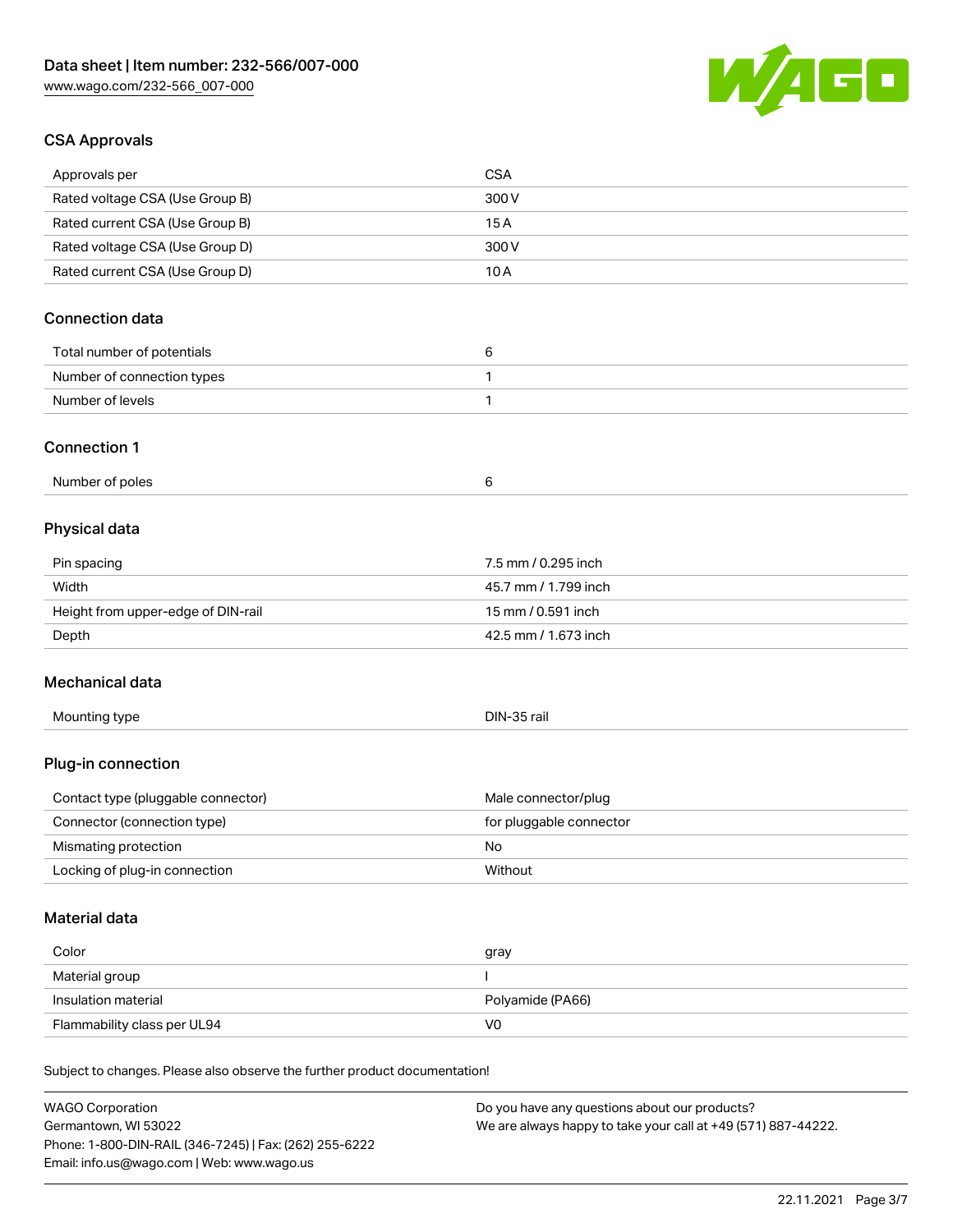[www.wago.com/232-566\\_007-000](http://www.wago.com/232-566_007-000)



| Contact material | Electrolytic copper ( $E_{\text{Cu}}$ ) |
|------------------|-----------------------------------------|
| Contact plating  | tin-plated                              |
| Fire load        | $0.186$ MJ                              |
| Weight           | 8g                                      |
|                  |                                         |

## Environmental requirements

| Limit temperature range<br>. | $. +100 °C$<br>-60 |  |
|------------------------------|--------------------|--|
|------------------------------|--------------------|--|

#### Commercial data

| Product Group         | 3 (Multi Conn. System) |
|-----------------------|------------------------|
| PU (SPU)              | 25 Stück               |
| Packaging type        | box                    |
| Country of origin     | DE                     |
| <b>GTIN</b>           | 4045454340339          |
| Customs tariff number | 8536694040             |

## Approvals / Certificates

#### Country specific Approvals

| Logo               | Approval                                            | <b>Additional Approval Text</b> | Certificate<br>name |
|--------------------|-----------------------------------------------------|---------------------------------|---------------------|
|                    | CВ<br>DEKRA Certification B.V.                      | IEC 61984                       | NL-39756            |
| EMA<br><b>NEUR</b> | <b>KEMA/KEUR</b><br><b>DEKRA Certification B.V.</b> | EN 61984                        | 2190761.01          |

#### Ship Approvals

Email: info.us@wago.com | Web: www.wago.us

|                         |                                                                            |                                                               | Certificate |
|-------------------------|----------------------------------------------------------------------------|---------------------------------------------------------------|-------------|
| Logo                    | Approval                                                                   | <b>Additional Approval Text</b>                               | name        |
| ABS                     | <b>ABS</b>                                                                 |                                                               | $19-$       |
|                         | American Bureau of Shipping                                                |                                                               | HG15869876- |
|                         |                                                                            |                                                               | <b>PDA</b>  |
|                         | BV                                                                         | <b>IEC 60998</b>                                              | 11915/D0 BV |
| VERITAS                 | Bureau Veritas S.A.                                                        |                                                               |             |
|                         | <b>DNV GL</b>                                                              | EN 60998                                                      | TAE000016Z  |
|                         | Det Norske Veritas, Germanischer Lloyd                                     |                                                               |             |
|                         | Subject to changes. Please also observe the further product documentation! |                                                               |             |
| <b>WAGO Corporation</b> |                                                                            | Do you have any questions about our products?                 |             |
| Germantown, WI 53022    |                                                                            | We are always happy to take your call at +49 (571) 887-44222. |             |
|                         | Phone: 1-800-DIN-RAIL (346-7245)   Fax: (262) 255-6222                     |                                                               |             |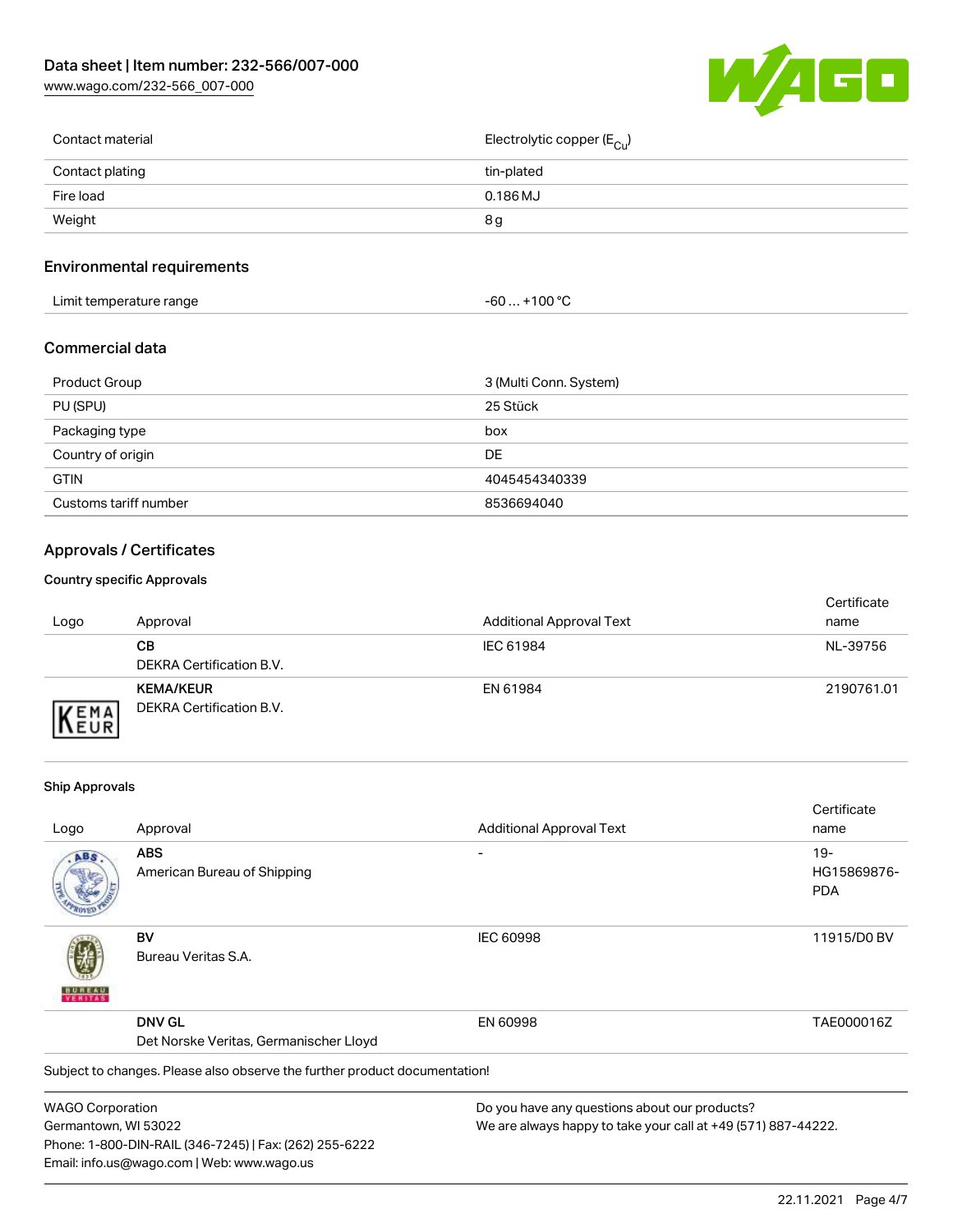

#### UL-Approvals

| Logo | Approval                                    | <b>Additional Approval Text</b> | Certificate<br>name |
|------|---------------------------------------------|---------------------------------|---------------------|
| Э.   | <b>UR</b><br>Underwriters Laboratories Inc. | <b>UL 1059</b>                  | E45172              |
| Я.   | <b>UR</b><br>Underwriters Laboratories Inc. | <b>UL 1977</b>                  | E45171              |

#### Counterpart



Item no.231-206/026-000 Female plug; 3-pole; 12 AWG max; pin spacing 7.5 mm; 1 conductor per pole; gray [www.wago.com/231-206/026-000](https://www.wago.com/231-206/026-000)

## Optional accessories

## Coding Coding

|                      | Item no.: 231-130<br>Coding key; snap-on type; light gray                                                                                   | www.wago.com/231-130 |
|----------------------|---------------------------------------------------------------------------------------------------------------------------------------------|----------------------|
| <b>Carrier rail</b>  |                                                                                                                                             |                      |
| Mounting accessories |                                                                                                                                             |                      |
|                      | Item no.: 210-197<br>Steel carrier rail; 35 x 15 mm; 1.5 mm thick; 2 m long; slotted; similar to EN 60715; silver-colored                   | www.wago.com/210-197 |
|                      | Item no.: 210-198<br>Copper carrier rail; 35 x 15 mm; 2.3 mm thick; 2 m long; unslotted; according to EN 60715; copper-<br>colored          | www.wago.com/210-198 |
|                      | Item no.: 210-504<br>Steel carrier rail; 35 x 7.5 mm; 1 mm thick; 2 m long; slotted; galvanized; according to EN 60715; silver-<br>colored  | www.wago.com/210-504 |
|                      | Item no.: 210-505<br>Steel carrier rail; 35 x 7.5 mm; 1 mm thick; 2 m long; unslotted; galvanized; according to EN 60715;<br>silver-colored | www.wago.com/210-505 |
|                      | Item no.: 210-506<br>Steel carrier rail; 35 x 15 mm; 1.5 mm thick; 2 m long; unslotted; galvanized; similar to EN 60715; silver-<br>colored | www.wago.com/210-506 |

Item no.: 210-508

Subject to changes. Please also observe the further product documentation!

WAGO Corporation Germantown, WI 53022 Phone: 1-800-DIN-RAIL (346-7245) | Fax: (262) 255-6222 Email: info.us@wago.com | Web: www.wago.us Do you have any questions about our products? We are always happy to take your call at +49 (571) 887-44222.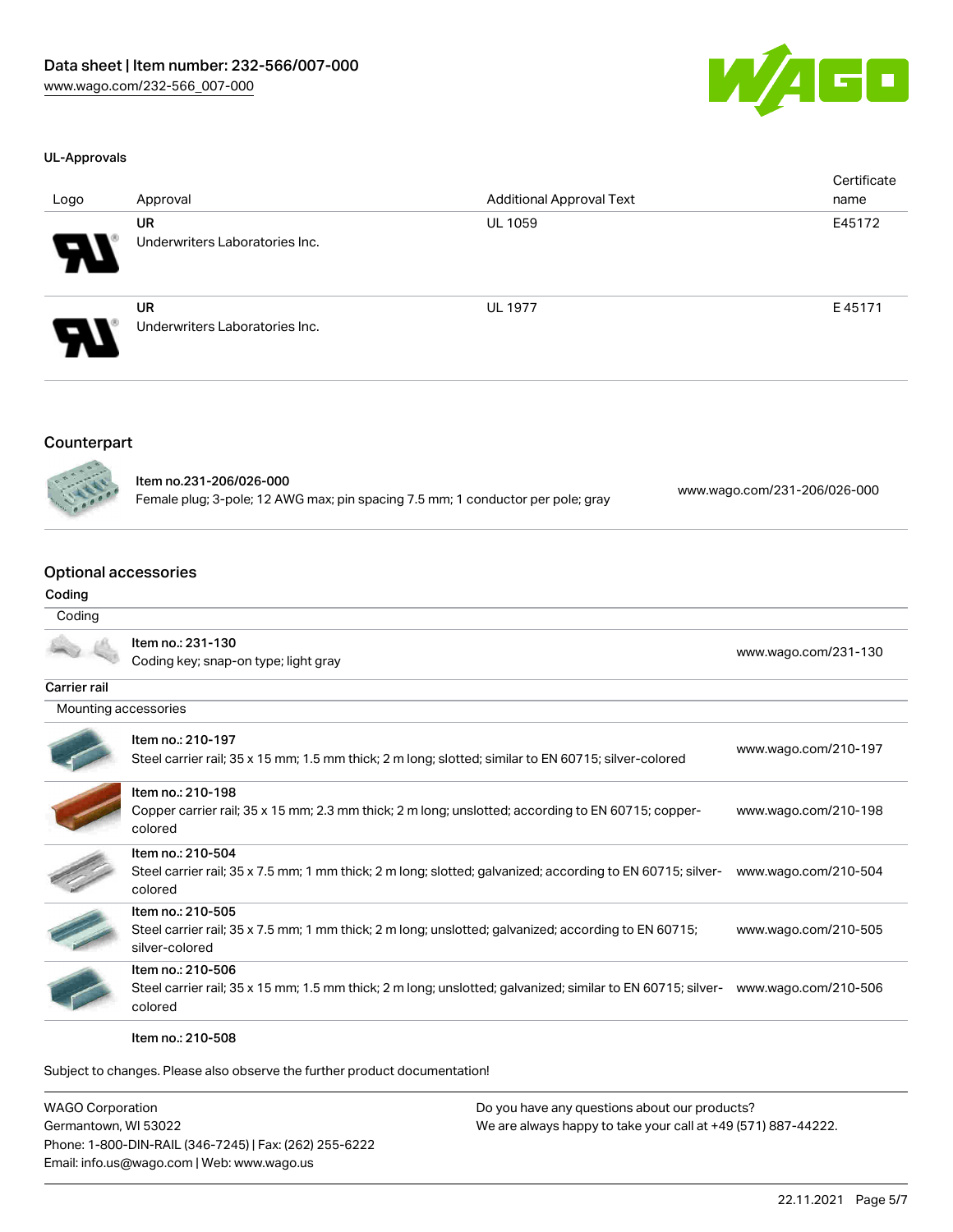## Data sheet | Item number: 232-566/007-000

[www.wago.com/232-566\\_007-000](http://www.wago.com/232-566_007-000)



|   | ÷ |
|---|---|
| ٠ |   |
| ۱ |   |
|   |   |
|   |   |

Steel carrier rail; 35 x 15 mm; 1.5 mm thick; 2 m long; slotted; galvanized; similar to EN 60715; silvercolored [www.wago.com/210-508](http://www.wago.com/210-508)

| Item no.: 210-113<br>Steel carrier rail; 35 x 7.5 mm; 1 mm thick; 2 m long; unslotted; according to EN 60715; silver-colored                                          | www.wago.com/210-113 |
|-----------------------------------------------------------------------------------------------------------------------------------------------------------------------|----------------------|
| Item no.: 210-118<br>Steel carrier rail; 35 x 15 mm; 2.3 mm thick; 2 m long; unslotted; according to EN 60715; silver-colored                                         | www.wago.com/210-118 |
| Item no.: 210-112<br>Steel carrier rail; 35 x 7.5 mm; 1 mm thick; 2 m long; slotted; according to EN 60715; "Hole width 25 mm; www.wago.com/210-112<br>silver-colored |                      |
| Item no.: 210-114<br>Steel carrier rail; 35 x 15 mm; 1.5 mm thick; 2 m long; unslotted; similar to EN 60715; silver-colored                                           | www.wago.com/210-114 |
| Item no.: 210-115<br>Steel carrier rail; 35 x 7.5 mm; 1 mm thick; 2 m long; slotted; according to EN 60715; "Hole width 18 mm; www.wago.com/210-115<br>silver-colored |                      |
| Item no.: 210-196<br>Aluminum carrier rail; 35 x 8.2 mm; 1.6 mm thick; 2 m long; unslotted; similar to EN 60715; silver-colored                                       | www.wago.com/210-196 |

## Downloads Documentation

| <b>Additional Information</b>                                             |            |               |          |
|---------------------------------------------------------------------------|------------|---------------|----------|
| Technical explanations                                                    | 2019 Apr 3 | pdf<br>2.0 MB | Download |
|                                                                           |            |               |          |
| <b>CAD files</b>                                                          |            |               |          |
| CAE data                                                                  |            |               |          |
| EPLAN Data Portal 232-566/007-000                                         |            | <b>URL</b>    | Download |
| EPLAN Data Portal 232-566/007-000                                         |            | <b>URL</b>    | Download |
| <b>Environmental Product Compliance</b>                                   |            |               |          |
| <b>Compliance Search</b>                                                  |            |               |          |
| Environmental Product Compliance 232-566/007-000                          |            | <b>URL</b>    | Download |
| Double pin header; DIN-35 rail mounting; 6-pole; Pin spacing 7.5 mm; gray |            |               |          |

WAGO Corporation Germantown, WI 53022 Phone: 1-800-DIN-RAIL (346-7245) | Fax: (262) 255-6222 Email: info.us@wago.com | Web: www.wago.us

Do you have any questions about our products? We are always happy to take your call at +49 (571) 887-44222.